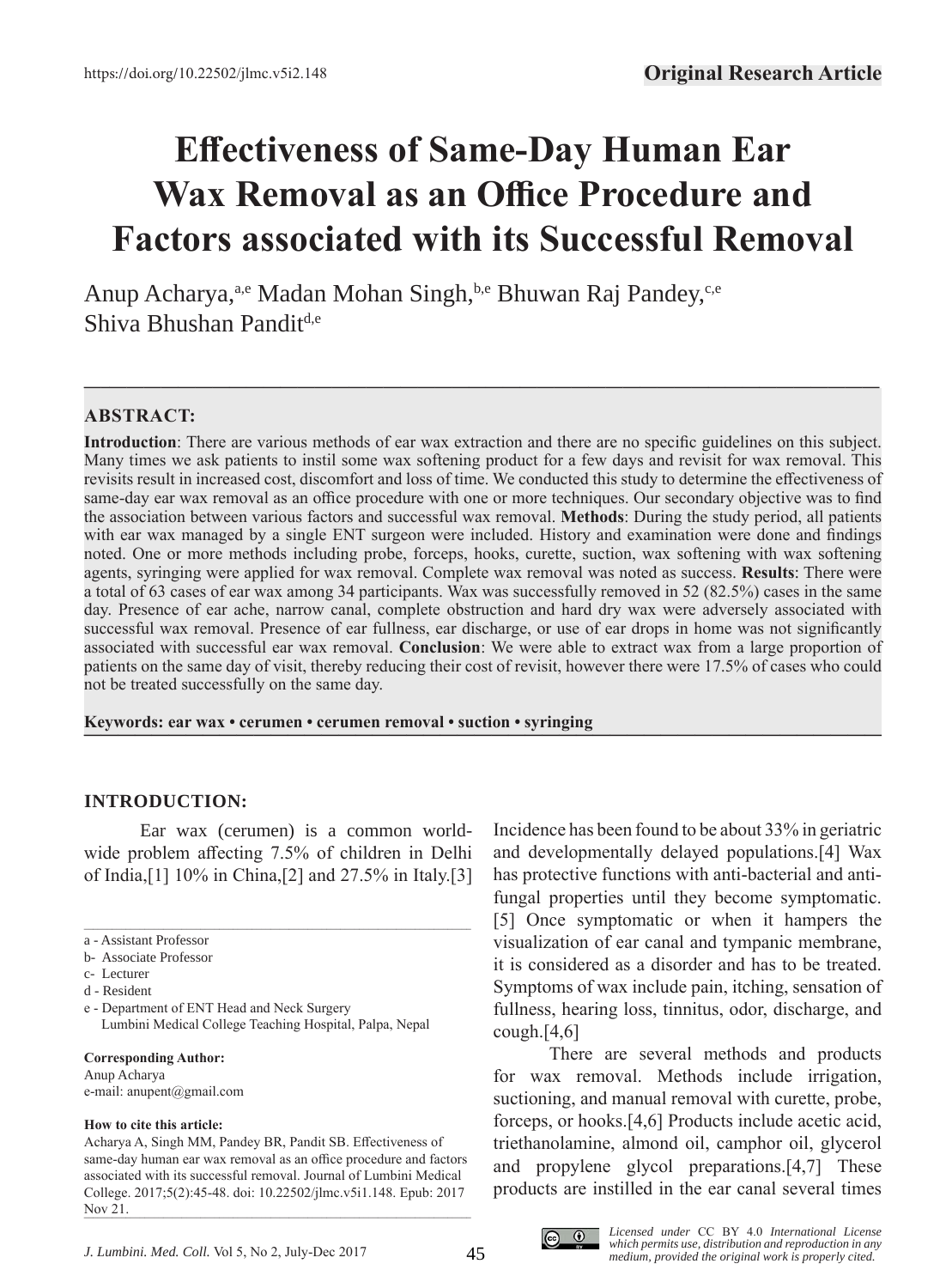a day for a few days and then the patient is recalled for removal. There is no consensus on guidelines of the methods of cerumen removal, either as single intervention or combined interventions.[4]

Our hospital is situated in a semi-urban hilly area where patients sometime have to travel a whole day for one-way trip. As such, scheduling a revisit after a few days of installing the wax softening products adds to their discomfort, cost, and loss of time. We have attempted to study the effectiveness of the same-day cerumen removal as an office procedure using one or more methods or products and factors associated with successful removal of ear wax.

## **METHODS:**

This was a prospective, observational, cross-sectional, and analytical study done in the out-patient setting of Lumbini Medical College Teaching Hospital. Study protocol was approved by Institutional Review Committee (IRC) of the Institute. The study was done from  $1<sup>st</sup>$  of August 2017 to 30<sup>th</sup> of September 2017. All the cases of ear wax, symptomatic or incidentally found during ear examination by the principal author were included in the study. Children below five years of age were excluded from the study as it was difficult to get cooperation from them during the procedure. Each ear with wax was treated as a case.

Age and sex of the patients were noted. Short history regarding symptoms related to wax, current or recurrent ear discharge, use of any ear drops within last two weeks were taken. Nature of wax i.e. hard or soft, extent of ear canal obstruction i.e. complete or partial, and any narrowing of ear canal were noted. Ear canal narrowing for a given age was decided by the experience of the author as compared to other patients. Circumferential narrowing, significant anterior canal bulge that preclude the view of anterior tympanic membrane, canal osteoma, and exostosis were included as canal narrowing. Attempt of ear wax removal was done by the principal author with probe, forceps, hooks, curette or suction. If removal was not successful, patients were asked whether they had a recent or recurrent ear discharge in the ear with wax. If the answer was affirmative, they were excluded from the study. Rest of the patient were made to install wax softening agent. We used Otorex™ ear drop in all cases because it is widely available in our

place. Otorex™ consists of paradichlorobenzene, benzocaine, chlorbutol, turpentine oil in oil based solution. Patients were made to lie down on with face on one side with the ear with wax upward. Eight drops of Otorex™ was instilled in the ear and gentle massage of ear canal was done with intermittent tragal pressure for 30 minutes. If wax was present in both ears, the procedure was repeated on the next ear for next 30 minutes. Then, attempt for wax removal was done again with one or more methods including probe, forceps, hooks, curette, suction or syringing. If wax was completely removed, it was noted as successful otherwise as unsuccessful.

Data were entered in Microsoft Excel™ 2016 and imported into Statistical Package for the Social Sciences (SPSS™) version 21. Univariate analysis was done with Chi-square test or Fisher Exact test between the independent and dependent variables. *P* value less than 0.05 was considered statistically significant.

# **RESULTS:**

There were a total of 63 cases of ear wax among 34 participants. Five (14.7%) had unilateral and the rest 29 (89.3%) had bilateral wax. There were 15 (44.1%) male and 19 (55.9%) female. Considering equal proportion of gender coming to our centre, this difference in gender was not statistically significant  $(X^2[N=34, df=1] = 0.47, p =$ 0.49). Among all (63) ears, wax was successfully removed in 52 (82.5%) cases. Wax removal was unsuccessful in the remaining 11 (17.5%) cases.

Relationship between various variables and outcome (success or failure in wax removal) is shown in Table 1. It shows that successful wax removal was significantly associated with ear ache, narrow canal, complete obstruction and hard dry wax. Presence of any of these factors reduced the probability of successful wax removal. Successful outcome was not significantly associated with presence of ear fullness, ear discharge, or use of ear drops in home.

## **DISCUSSION:**

We conducted this study to find the effectiveness of the same-day ear wax removal as an office procedure and factors associated with successful wax removal. Same-day ear wax removal was successful in majority but not all of the cases. Wax removal was likely to be unsuccessful in presence of ear ache, narrow canal, complete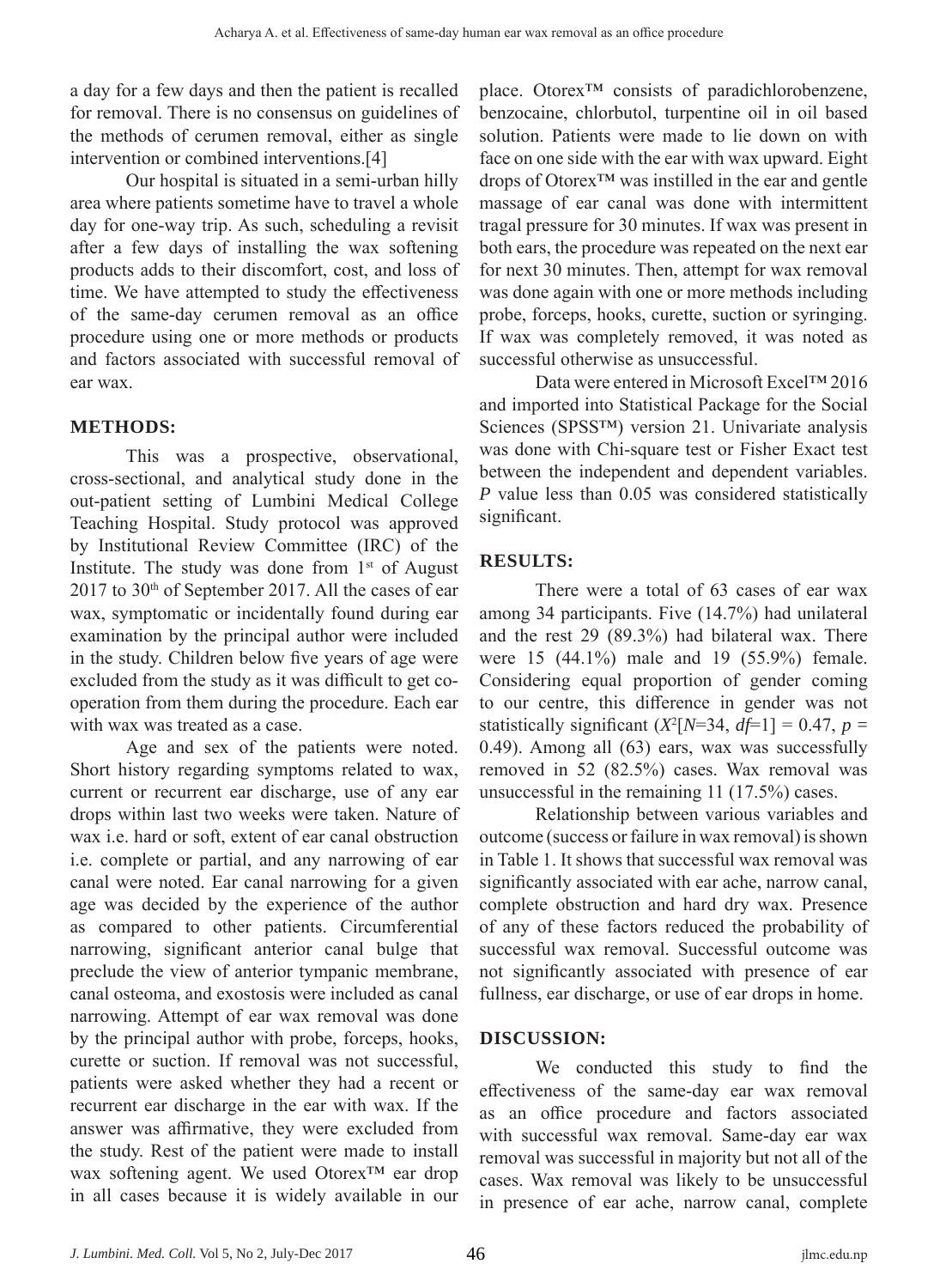| Table 1: Relationship between outcome (successful or unsuccess- |  |  |  |
|-----------------------------------------------------------------|--|--|--|
| ful) and various factors. $(N = 63)$                            |  |  |  |

| <b>Variables</b> |         | <b>Successful</b> | $\mathbf{U}$ n-<br>successful | <b>Statistics</b>                  |  |
|------------------|---------|-------------------|-------------------------------|------------------------------------|--|
|                  |         | n (%)             | n(%)                          |                                    |  |
| Ear              | Present | 7(63.6)           | 4 (36.4)                      | $P = 0.9$<br><b>Fisher Exact</b>   |  |
| fullness         | Absent  | 45 (86.5)         | 7(13.5)                       |                                    |  |
| Ear              | Present | 3(75)             | 1(25)                         | $P = 0.55$<br><b>Fisher Exact</b>  |  |
| discharge        | Absent  | 49 (83.1)         | 10(16.9)                      |                                    |  |
| Using ear        | Present | 12(80)            | 3(20)                         | $P = 0.71$<br><b>Fisher Exact</b>  |  |
| drops            | Absent  | 40(83.3)          | 8(16.7)                       |                                    |  |
| Ear ache         | Present | 4(44.4)           | 5(55.6)                       | $P = 0.006$<br><b>Fisher Exact</b> |  |
|                  | Absent  | 48 (88.9)         | 6(11.1)                       |                                    |  |
| <b>Narrow</b>    | Present | 4(50)             | 4(50)                         | $P = 0.03$                         |  |
| canal            | Absent  | 48 (87.3)         | 7(12.7)                       | <b>Fisher Exact</b>                |  |
| Complete         | Present | 12(54.5)          | 10(45.5)                      | P < 0.001<br><b>Fisher Exact</b>   |  |
| Obstruction      | Absent  | 40 (97.6)         | 1(2.4)                        |                                    |  |
|                  | Present | 17 (68)           | 8(32)                         | $P = 0.02$<br><b>Fisher Exact</b>  |  |
| Hard dry         | Absent  | 35(92.1)          | 3(7.9)                        |                                    |  |

obstruction and hard dry wax.

Ear wax removal using one or more methods on the same day as an office procedure was successful in 52 (82.5%) of cases. Many patients travel a whole day to come to our hospital due to difficult geography. It would add to their cost, discomfort and time to repeatedly visit hospital. We expected to be more successful than what we found in this study so that there would be no need for most of the patients to re-visit hospital for their wax problem. In a study in UK, 91% of the cases of ear wax were successfully treated with the use of microscope.[8] Though we did not have microscope in our office setting, our rate of success was not different than that in that study  $(X^2[N=63, df=1] = 0.0001, p = 0.9)$ .

Wax was present bilaterally in 89.3% of the cases. This can be explained by symmetric anatomy on both sides in most of people and similar activity of ceruminous glands and self-cleaning mechanism of external ear canal. Wax was present in both the ears in 91.2% of cases in a study in Nigeria,[9] 68.3% in Delhi,[1] more than 60% in China,[2] and 75.8% in Turkey.[10] There was no difference in gender among patients with ear wax ( $p = 0.49$ ). Similar results were found in other studies.[11,12] This fact implies that the gender based hormones may not be responsible in determining the amount and quality of the secretions of ceruminous glands.

Presence of ear ache, narrow canal, complete obstruction, and hard dry wax significantly reduced

the probability of successful wax removal. We can understand that patient with ear ache may not allow adequate manipulation in the canal for wax removal. Moreover, ache may be a result of inflammation which narrows the canal. These factors in presence of pain may result in lower chances of successful wax removal. With narrow canal, manipulation of wax becomes difficult. If narrowing is localized, size of wax formed medial to this part is bigger than the calibre of ear canal at narrowed part. In already narrow canal, even mild inflammation may lead to further narrowing. All these factors may lessen the chance of successful removal of wax when there is narrow canal. When obstruction with wax is complete, it would be difficult or sometime impossible to pass instruments beyond wax. Complete obstruction may also not allow passage of ceruminolytic agents deeper. These factors, in presence of complete obstruction, may be responsible for lower success in complete wax removal. Hard wax is non pliable, so it may cause injury to the skin of canal during removal. Thirty minutes of time may not be adequate to soften hard wax. These may be the reason why hard wax is less likely to be successfully removed on the same day.

Instillation of any ear drop in home was not significantly associated with successful wax removal. A probable explanation for this could be that patients were not instructed properly by local health centre or pharmacy on how to instil drops. On the other hand, patients might have not used medicine as instructed and instilled them less frequently. We routinely advise patients to install four drops into each ear and apply intermittent tragal pressure for at least three minutes.

We could remove ear wax in most of the patient on the same day they visited the clinic. Still, we could not remove in 17.5% of the cases and they had to revisit clinic later. We are looking for novel material and techniques that may help us to remove wax in almost all patients on the same day as office procedure.

# **CONCLUSION:**

Removal of ear wax on the same day as an office procedure was successful in majority (82.5%) of the cases though 17.5% required revisit to the hospital for successful removal. Successful removal was adversely affected by presence of ear ache, narrow canal, dry hard wax, and complete obstruction.